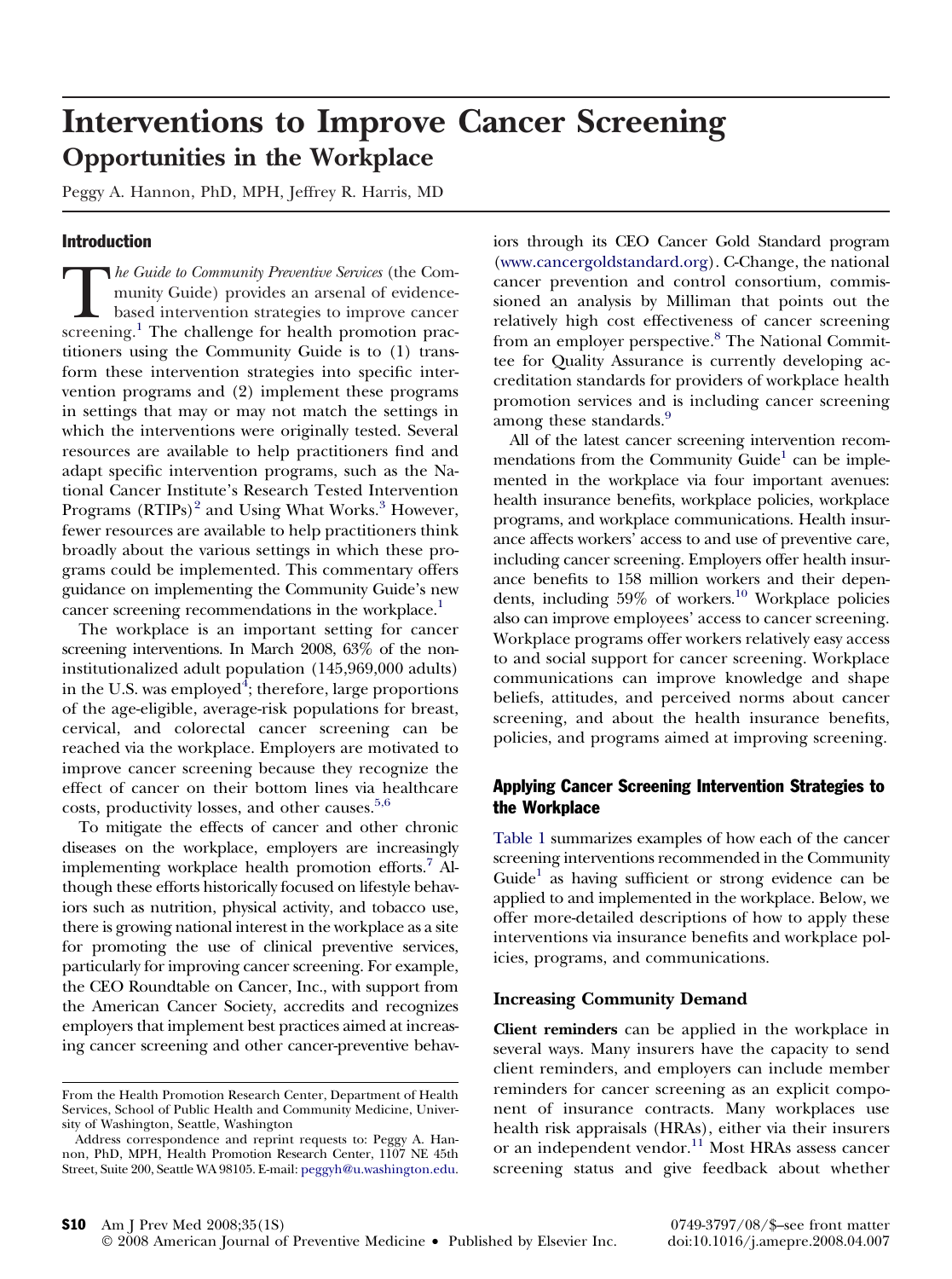<span id="page-1-0"></span>

| Intervention                                  | <b>Benefits</b>                                                                                                                                                           | <b>Policies</b>                                                                     | Programs                                                                                            | Communications                                                                                                                                                     |
|-----------------------------------------------|---------------------------------------------------------------------------------------------------------------------------------------------------------------------------|-------------------------------------------------------------------------------------|-----------------------------------------------------------------------------------------------------|--------------------------------------------------------------------------------------------------------------------------------------------------------------------|
| <b>INCREASING COMMUNITY DEMAND</b>            |                                                                                                                                                                           |                                                                                     |                                                                                                     |                                                                                                                                                                    |
| <b>Client reminders</b>                       | Require insurers<br>to send age-<br>appropriate<br>reminders to all<br>enrolled workers                                                                                   |                                                                                     | Conduct annual HRAs<br>that include cancer<br>screening measurement<br>and feedback                 | Conduct annual workplace<br>communication<br>campaigns coinciding<br>with national campaigns<br>(e.g., promoting<br>colorectal cancer<br>screening in March)       |
| Small media                                   |                                                                                                                                                                           |                                                                                     |                                                                                                     | Distribute cancer<br>screening small media<br>via workplace<br>communication<br>channels                                                                           |
| <b>One-on-one</b><br>education                |                                                                                                                                                                           |                                                                                     | Bring health educators to<br>the worksite to provide<br>on-site education about<br>cancer screening |                                                                                                                                                                    |
| <b>INCREASING COMMUNITY ACCESS</b>            |                                                                                                                                                                           |                                                                                     |                                                                                                     |                                                                                                                                                                    |
| <b>Reducing structural</b><br><b>barriers</b> |                                                                                                                                                                           | Create policy allowing<br>for time off for<br>recommended<br>cancer screenings      | Bring cancer screening<br>to the worksite<br>(mammography vans,<br>distribution of FOBT<br>kits)    |                                                                                                                                                                    |
| Reducing out-of-<br>pocket costs              | Reduce or eliminate<br>co-pays, co-<br>insurance, and<br>deductibles for<br>recommended<br>cancer screenings                                                              | Create policy allowing<br>for paid time off<br>for recommended<br>cancer screenings | Reduce or eliminate cost<br>of on-site screening<br>opportunities                                   | Promote free or low-cost<br>screening services for<br>un/underinsured<br>workers, such as the<br>National Breast and<br>Cervical Cancer Early<br>Detection Program |
|                                               | <b>INCREASING PROVIDER DELIVERY AND REFERRAL</b>                                                                                                                          |                                                                                     |                                                                                                     |                                                                                                                                                                    |
| and feedback                                  | <b>Provider assessment</b> Require insurers to<br>report utilization<br>of cancer<br>screening<br>Include provider<br>assessment and<br>feedback in<br>insurance contract |                                                                                     |                                                                                                     |                                                                                                                                                                    |

FOBT, fecal occult blood test; HRA, health risk appraisals

screening is needed. Hence, employers can work with their insurer or vendor to ensure that their HRA assesses screening and provides screening reminders as well as information about benefits coverage or other resources for screening.

Workplaces communicate with employees frequently via a variety of channels, and these communication channels can be used to distribute cancer screening **small media**. Common workplace communication channels include e-mail blasts, websites, payroll stuffers, memos, posters, and bulletin boards. Health promotion practitioners can aid workplaces in finding or creating cancer screening small media that are appropriate for distribution via the channels they use.

Insurers and HRA vendors can provide **one-on-one education** to clients via telephone coaching following HRA. Workplaces can also promote to their employees free services such as the Cancer Information Service hotline (cis.nci.nih.gov/about/about.html), which provides information specialists who can answer questions about cancer-related topics including screening.

### **Increasing Community Access**

Workplaces can **reduce structural barriers** to screening by providing mammography screening and distributing fecal occult blood testing (FOBT) kits on-site.<sup>[12](#page-3-0)</sup> Another barrier that workers face to obtaining mammography and Pap tests, as well as endoscopy for colorectal cancer screening, is taking time off from work to get screened. Workplace policies that allow employees time to seek preventive care with no penalty would decrease both the structural barriers and the out-of-pocket costs (lost wages) that prevent some workers from getting screened.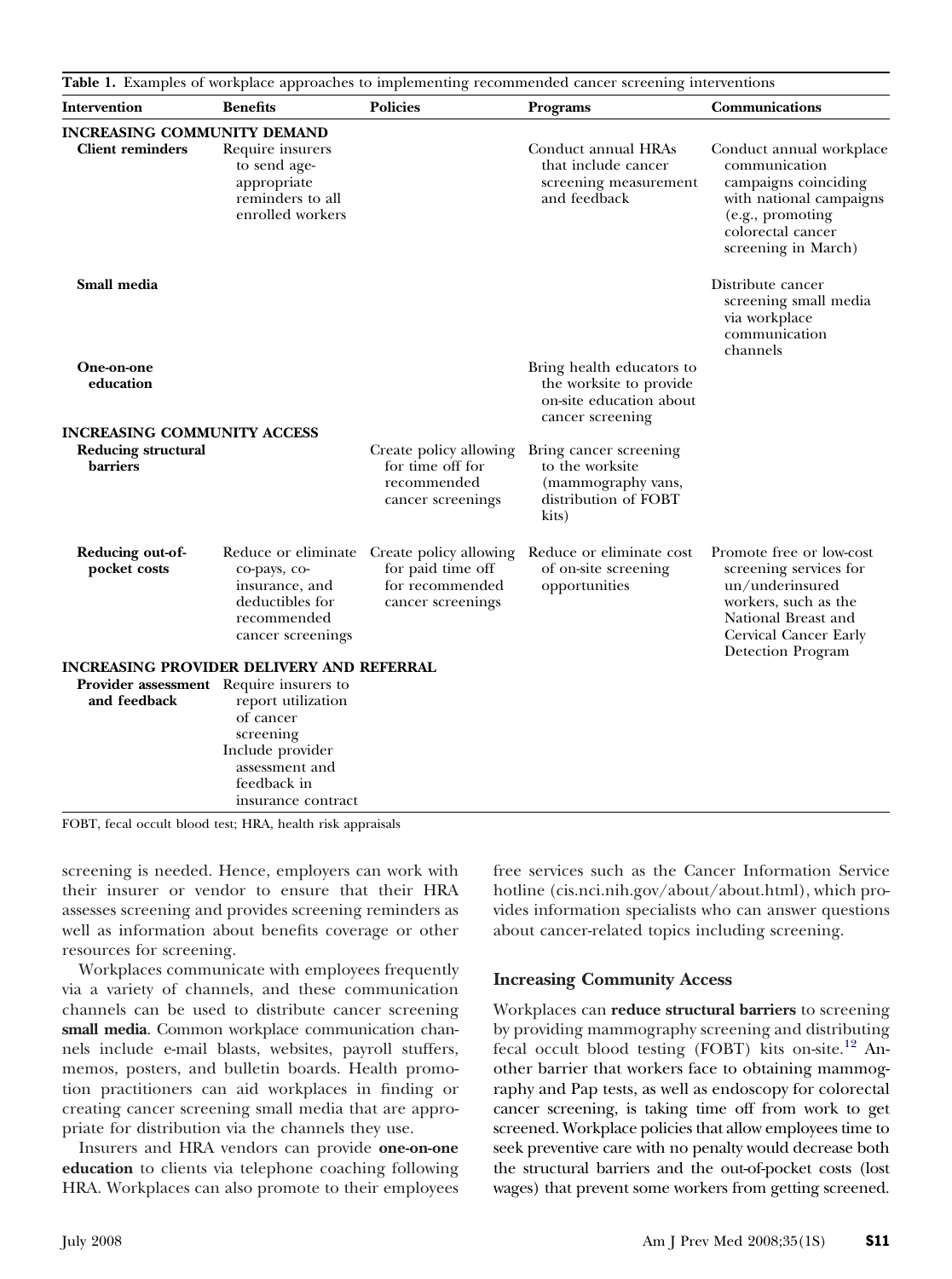Workplaces can also **reduce out-of-pocket costs** via insurance benefit design (reducing or ideally eliminating copays, co-insurance, and deductibles for cancer screening), and workplace-based programs (for example, providing free FOBT kits at the worksite or subsidizing costs to use an on-site mammography van). For workplaces with lowwage workers and/or uninsured workers, workplace communications that promote free federal and state-based screening programs, such as the National Breast and Cervical Cancer Early Detection Program, also can help reduce workers' out-of-pocket costs.

## **Increasing Provider Delivery and Referral**

Workplaces can require that insurers conduct **provider assessment and feedback** by adding this to their insurance contracts. For example, Pay for Performance programs can measure individual physicians' delivery of cancer screening, give them feedback, and offer rewards for high performance.

# Implementing Cancer Screening Interventions in the Workplace

With the exception of on-site screening, most of these intervention strategies have not been implemented and evaluated in workplace settings. The authors, in partnership with the American Cancer Society, are currently testing Workplace Solutions, a workplace intervention that includes the intervention strategies described above.[13](#page-3-0) Finding the best way to implement these cancer screening interventions in the workplace is, and will be, challenging, especially as "workplace" describes a broad universe of types of environments and levels of resources.

Key characteristics of workplaces determine what types of cancer screening interventions are possible to implement, and which interventions are most likely to succeed. For example, size (number of employees) is a useful predictor of the presence of health insurance benefits, coverage of preventive care, employer power to change benefit design, presence of health promotion programs, and presence of dedicated human resources and wellness staff. Most employers, regardless of size, offer health insurance to their full-time workers and dependents, but larger employers are more likely to do so.<sup>7</sup> Larger employers also are much more likely to self-insure for the cost of their workers' health care, and this allows them to choose the design of the health insurance benefits they offer.<sup>14</sup> Larger size is also associated with greater offerings of workplace health promotion programs. And larger employers are more likely to have staff dedicated to human resources and to workplace health promotion, giving them greater capacity to implement and maintain cancer screening interventions.

Although large employers, by virtue of their size, visibility, and strength in the marketplace, are primary

targets for cancer screening interventions and attractive clients for health promotion vendors, smaller employers employ most workers. Because of their limited resources, smaller employers are unlikely to offer extensive workplace cancer screening interventions. As small employers are too numerous to be approached one by one, intermediaries, such as chambers of commerce and insurance brokers, are important channels to reach them.

Employers in low-wage industries offer a specific opportunity to reach uninsured workers and their dependents. Work with these employers can include promoting publicly available services, such as state- and federally-funded breast and cervical cancer screening programs.

Employers are a demanding audience. Health promotion practitioners approaching workplaces need to be prepared to make the business case for workplacebased cancer screening promotion. There is a solid business case for the workplace to promote cancer screening[,15](#page-3-0) and the Community Guide's evidence-based intervention strategies to increase cancer screening are clearly applicable to the workplace. Yet employers will want to implement cancer screening interventions only if they are aware of and agree with the business case that increased cancer screening among workers and dependents offers good value and increases productiv-ity, recruitment, and retention.<sup>[16,17](#page-3-0)</sup>

Employers also need to see an increase in cancer screening utilization by their employees to be motivated to maintain cancer screening interventions. Health promotion practitioners working with employers should evaluate their interventions using effective evaluation techniques that include continuously tracking intervention delivery and employee participation in programs, including use of cancer screening; making mid-course corrections as needed; and sharing evaluation findings with employers. Solid evaluations of workplace-based cancer screening interventions that are published in peer-reviewed journals will broaden the array of evidence-based interventions available.

The workplace provides an ideal setting to disseminate evidence-based cancer screening interventions. But there are still many cancer screening intervention strategies with insufficient evidence to recommend for or against them. The workplace also offers an excellent setting to test promising approaches.

This publication was supported in part by the Centers for Disease Control and Prevention and the National Cancer Institute through the Cancer Prevention and Control Research Network, a network within the CDC's Prevention Research Centers Program (Grant 1-U48-DP-000050), and the CDC Office of Public Health Research through its Centers of Excellence in Health Marketing and Health Communication program (Grant 5-P01-CD000249-02). The authors thank Patricia Lichiello for helpful comments on this paper.